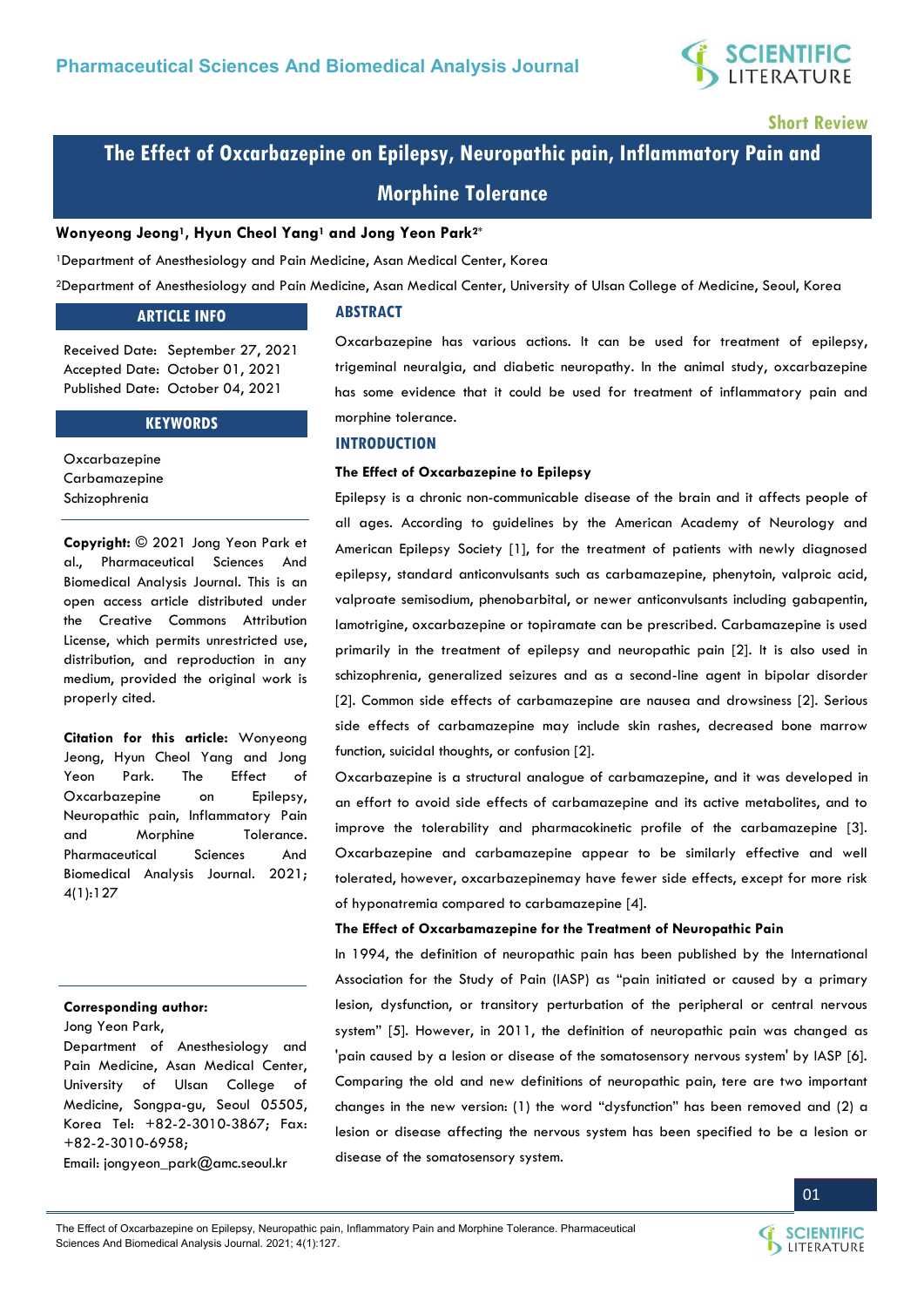# **Pharmaceutical Sciences And Biomedical Analysis Journal**

# **SCIENTIFIC**<br>LITERATURE

Neuropathic pain manifests primarily as allodynia (pain caused by a stimulus that does not normally provoke pain) and hyperalgesia (an increased response to a stimulus that is normally painful). The mechanisms responsible for the induction of nerve injury-induced neuropathic pain, however, are not entirely clear [7].

Treatment options for neuropathic pain can be divided into pharmacological and nonpharmacological (e.g., interventional, physical, and psychological therapies) approaches.

(1) First-line pharmacological treatments for neuropathic pain Amitriptyline (10-150 mg/day) is recommended as a first-line drug and its major side effects are dry mouth, constipation, urinary retention, and orthostatic hypotension [8]. gabapentin/gabapentin ER/enacarbil (1200-3600 mg/day tid) and pregabalin (300-600 mg/day bid), are the firstchoice drugs [9]. The major side effects are dizziness, sedation, and peripheral swelling. Carbamazepine (200-400 mg/day) and oxcarbazepine (300-600 mg/day) are recommended for trigeminal neuralgia [10].

(2) Second-line pharmacological treatments for neuropathic pain

The opioid analgesics tramadol/tramadol ER (200-400 mg/day bid) and tapentadol (50-600 mg/day) are secondchoice drugs [9]. The most common side effects are nausea, vomiting, and constipation [11]. Lidocaine (5%) plaster and capsaicin (8%) patch are recommended as second-choice drugs [9].

(3) Third-Line Drug Treatments for neuropathic pain

 The strongopioids, morphine (10-120 mg/day) and oxycodone (10-120 mg/day), are recommended as third-line pharmacotherapeutic options. The neurotoxin, Botulinum Toxin subcutaneously (50-200 IU: every three months), is a thirdchoice treatment option.

Oxcarbazepine is a kind of the sodium channel blocker, and it's efficacious in peripheral neuropathic pain patients with the irritable nociceptor phenotype. The irritable nociceptor phenotype was defined as having L0G1, L0G2, L0G3, L2G1, L2G2, and L2G3. Thus, in the patients with the irritable nociceptor phenotype, upregulation of sodium channels on nociceptors is proposed to be an important pain-generating mechanism, and they are characterised by having cold and warmth detection thresholds within the normal [12].

Trigeminal neuralgia is a long-term pain disorder that affects the trigeminal nerve. The trigeminal nerve responsible for sensation in the face and motor functions such as biting and chewing. The typical form results in episodes of severe, sudden, shock-like pain in one side of the face that lasts for seconds to a few minutes and these episodes can occur over a few hours. The atypical form results in a constant burning pain that is less severe. Episodes may be triggered by any touch to the face [13]. The treatment of trigeminal neuralgia should begin either with carbamazepine or with oxcarbazepine [14].

Diabetic neuropathy is very broad and heterogeneous term which encompasses a number of mono and polyneuropathies as well as plexopathies and radiculopathies. There is limited data regarding the efficacy of carbamazepine, oxcarbazepine and topiramate. Oxcarbazepine may have some effect, but we cannot be confident that the results [15].

#### **The Effect of Oxcarbamazepinefor the Inflammatory Pain**

In the animal study [16], male Wistar rats (180-220g) were included. Predrug hyperalgesia was obtained before intraperitoneal drug administration. Inflammatory hyperalgesia was induced 30min after intraperitoneal drug injection by intraplantar concanavalinA (0.8mg/paw) administration into the right hind paw. Postdrughyperalgesia was measured at 90, 150, 210, 270, and 330min after drug administration. Control animals received the same volume of intraperitoneal vehicle instead of test compound. The antihyperalgesic activity of carbamazepine (10–40 mg/kg; intraperitoneal) and oxcarbazepine (40–160 mg/kg; intraperitoneal) was determined by modified 'paw-pressure' test, using the apparatus for evaluating the force exerted by rat hind paws in order to determine right/left differences. A comparable pattern of antihyperalgesic effect of carbamazepine and oxcarbazepine was observed, and carbamazepine was about three times more potent than oxcarbazepine.

**The Effect of Oxcarbamazepine for the Morphine Tolerance** 

Morphine is one of the most effective drugs currently used for pain management. However, its prolonged administration for chronic pain produces tolerance to the analgesic effects, and thus limiting their therapeutic potential. In the animal study [17], male Sprague-Dawley rats (200−250 g) were included. Tailflick assay was performed for the measurement of acute nociceptive sensitivity. To induce the morphine tolerance, the